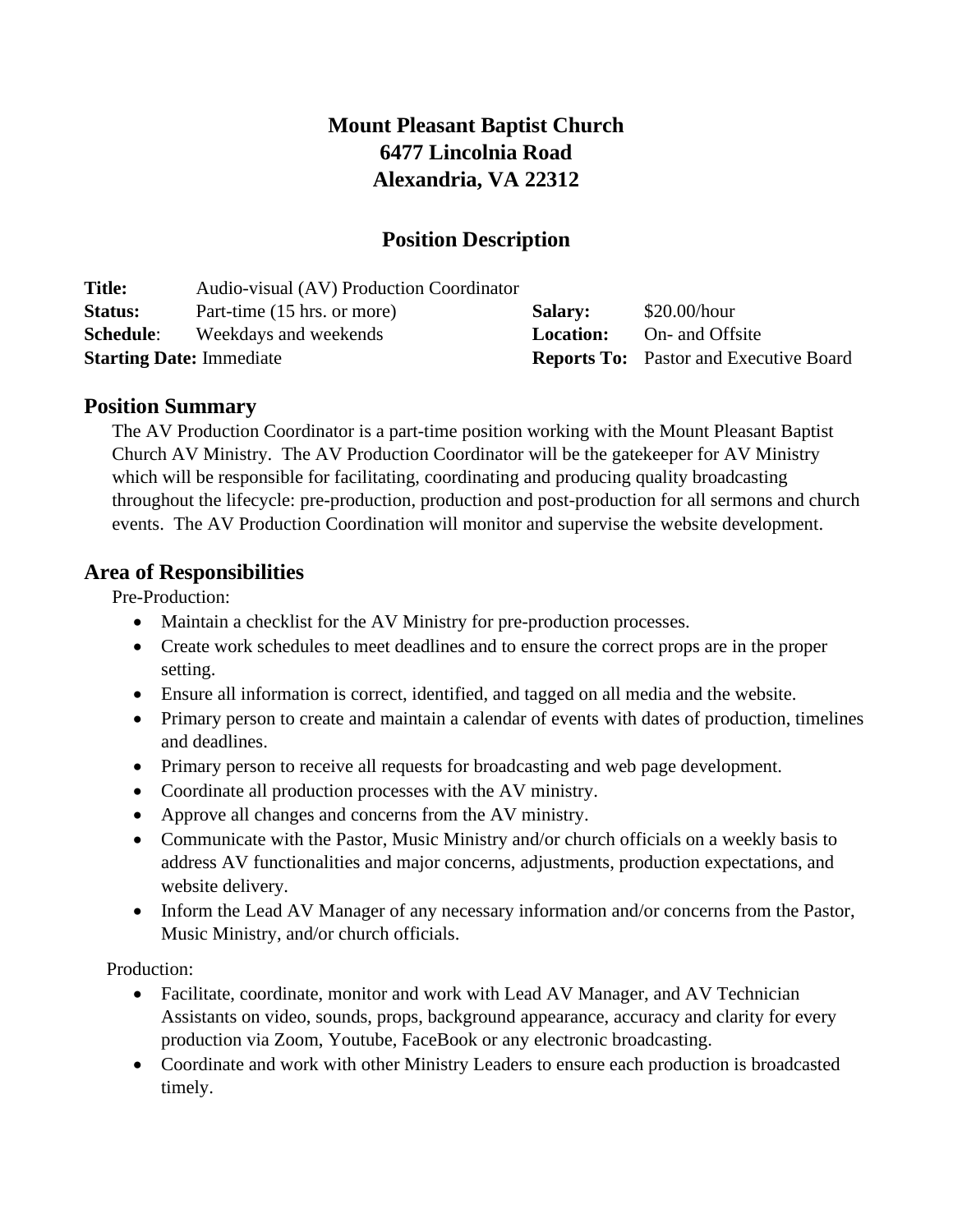- Ensure final approval from the Pastor for broadcasting and website publications.
- Ensure a video presentation is of its highest quality by working with Lead AV Manager in maintenance, assembly, and operational duties on a wide range of AV equipment., video components: cameras, video screens, microphones, lights, and sound mixers.
- Coordinate with Lead AV Manager in managing video production via Adobe Premiere Pro & Creative suites and photo editing (Photoshop / Lightroom) or recommended software.
- Work in AV Booth with Lead AV Manager during all live and pre broadcasting.
- Serve as a back-up for the Lead AV Manager.

Floor Management:

- Manages all microphones on the floor; batteries, locations, and/or replacement as necessary.
- Manages the flow of pulpit guest and participants, staging of equipment, and synchronize floor communications.
- Manages AV cables, floor safety, repairs, routing, etc
- Maintain equipment inventory and documentation of maintenance.
- Monitor and supervise technical details such as cameras, location, lighting, equipment needs, audio needs, staff requirements, and background appearance.
- Setup and manage Zoom calls during or before any broadcasting for any event.

Post Production:

- Provide a monthly assessment of the production processes.
- Inform the Pastor and/or church officials of changes, AV needs, trends in the state-of-art equipment, problems and concerns.
- Evaluate and monitor "lessons learned" and provide ideas and suggestions for implementing changes.
- Maintain a tracking log of all problems and advise on best practices.

Website Production:

- Monitor and supervise the development and accuracy of website pages, keep the site updated and ensure timelines are met.
- Primary person to receive requests from the Ministry Leaders and the Pastor to create web pages and maintain and update website content.
- Work with Website Developer to respond to users and troubleshoot all website issues.
- Assist Website Developer in developing design, layout, and coding of the website when needed.
- Perform functional testing to ensure all links are connected to appropriate content, content structure is accurate and clear, easily accessible, and user friendly for all generations.
- Evaluate and monitor website performance, technical and graphical aspects, functionality, and appearance.
- Create strategies to grow reviewers and users and track web traffic metrics.
- Monitor users' comments and suggest improvements to enhance users' experience.
- Ensure the website is maintained with best practices and current trends.